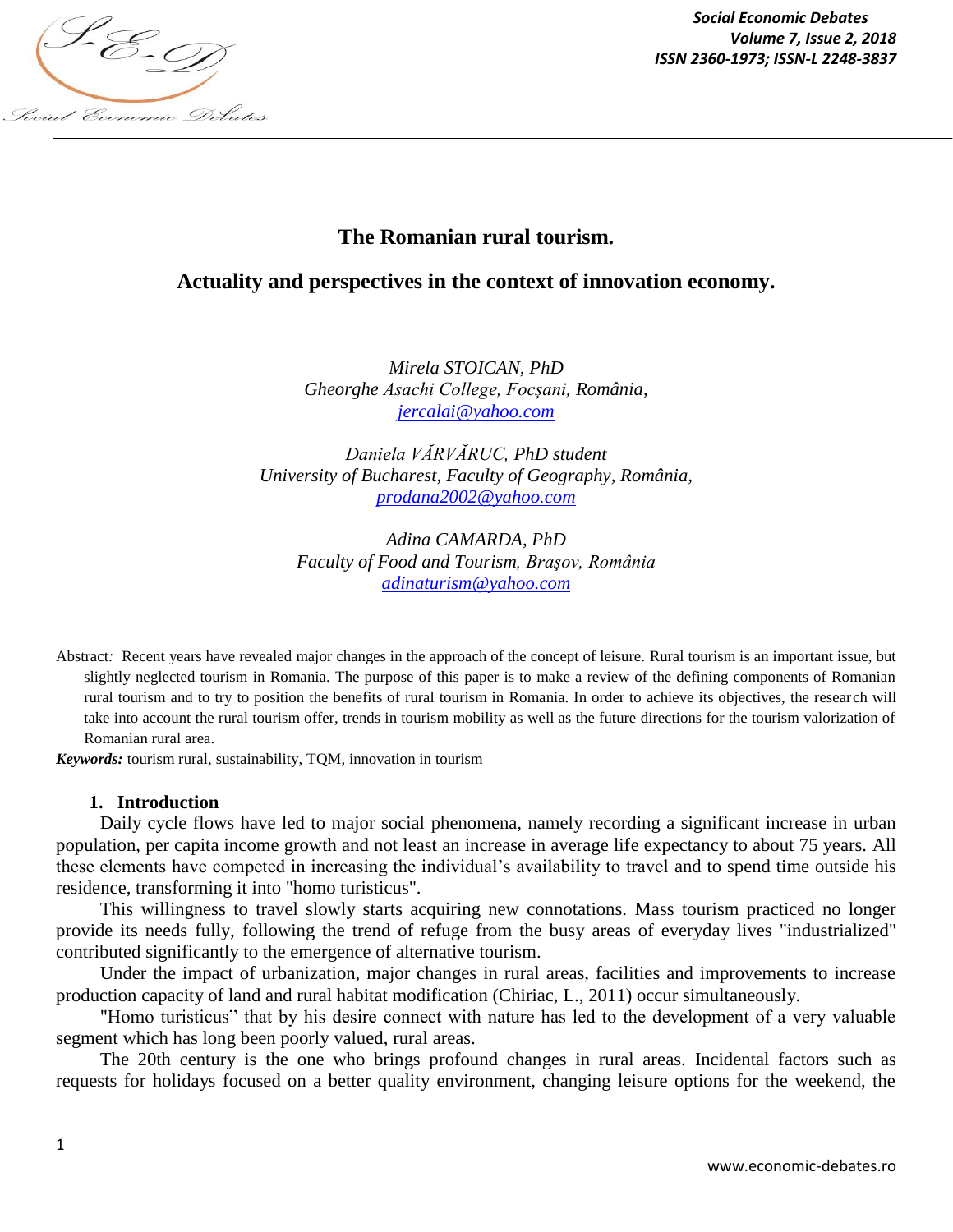

economic crisis and the crisis involving agriculture, have led to a repositioning in the period 2011-2016, in the tourists ' preferences, to rural tourism.

Gradually flows of tourists have turned increasingly to the areas where overcrowding is not present and where cultural and environmental diversity are elements of real wealth. Rural tourism becomes a "drug" tourist soul.

The complexity of the peasant village happy with "new entity the right sacred" (Nistoreanu, P., Ghereş, M., coordinators, 2010), contribute directly to "divine healing" of individuals eager to discover new cultural and spiritual trends. From these positions, rural tourism has become "King of tourism".

### **2. Theoretical foundations**

Rural tourism is based on its rural building. This is a heterogeneous human -geographical space (Bordet, G., 1966) which are found in addition to agricultural and industrial activities, crafts and trade areas.

Under the impact of intense urbanization processes occurring in the second half of the 20th century, rural areas experienced extensive structural changes.

Expansion of urban space, migration to the city of villagers (the inhabitants of the villages), the introduction of new techniques and technologies in processing land, infrastructure development are all defining elements of traditional values of rural transformation

In "Agriculture and the Romanian rural area of sustainable development perspective " published under the auspices of the Romanian Academy (Gavrilescu, D., 2006) states that " rural areas socio-economic structures are diverse and complex, including villages, small towns, farms, forests, plants, small shops, trade and tourism, natural landscapes and cultural traditions".

According to *Adrian Militaru* "is a rural settlement and rural population are distinguished in the field of global society through specific demographic characteristics (population structure density of the residential area), economic (the nature of the work, the relations of production, the structure of income sources, socio-cultural (cultural models, norms and dominant values, traditions)." (Economic Information and Documentation Centre, 2005)

We note that rural areas offer a multitude of interpretations, due to its complexity, economic, geographical, sociological, and historical factors, which led to a strategic orientation of sustainable rural development policies at EU level.

The EU attaches great importance to rural development stating that "rural inland or coastal zones which include villages and small towns, where land is used for agriculture, forestry, aquaculture and fisheries, but also economic and cultural activities of the people in those areas (crafts, industry, services, tourism, leisure, etc.). [6, p. 656]. In different EU countries rural should not to be confused with the agriculture. But the village is considered to be the foundation of rural area" (Chiriac, L., 2011, p.16).

This, as a human community, is the space where agriculture is practiced in addition to economic, social, cultural, scientific, political, etc.

All these approaches lead to the idea that the countryside is a concept of physical, economic, social and cultural urban opposite. As a result, the concept of rural space is generic expressing different realities, being essentially a multifaceted concept, integrator and interdisciplinary investigation (Alexander, C., Davydov, I., Gavrilescu, D., 2003, p 651).

Rural Space connection – rural tourism has generated various approaches, but a widely accepted definition for rural tourism in the European Union has not yet been formulated. Understanding the WTO and many European associations of rural tourism is a form of tourism which includes any activity organized and led in rural area by the local population, by making use of local tourism resources (natural, cultural, historical, and human) as well as facilities and tourism structures, including hostels and farms.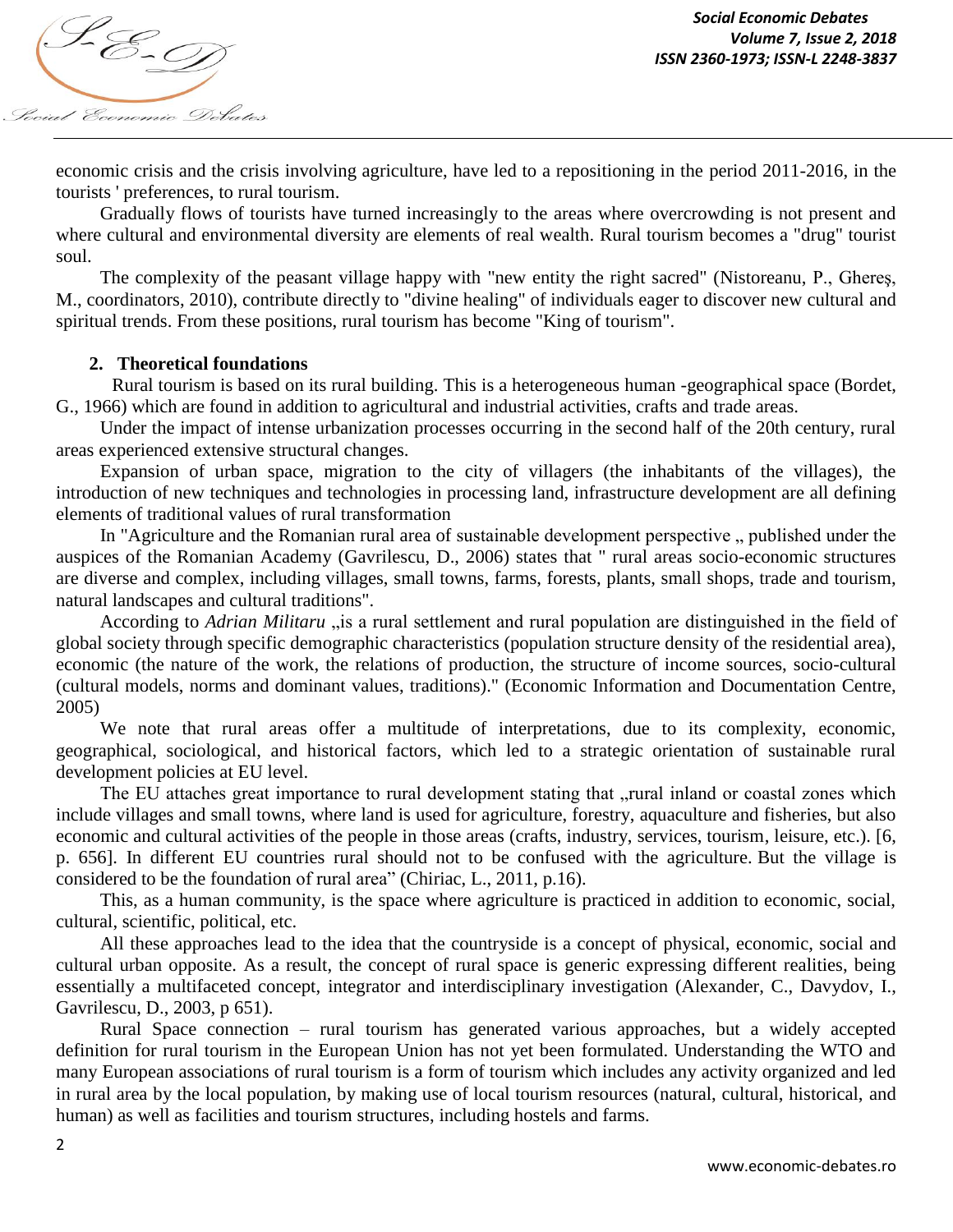*Volume 7, ISSN 2360-1973; ISSN-L 2248-3837*<br>ISSN 2360-1973; ISSN-L 2248-3837 Social Economic Debates

If the first rural tourism was intended to have a social and economic role limited to the family, gradually it underwent profound changes due to the psychological, social, geographical and urban planning.

Economical determinations of rural tourism have led to the need to address it as a starting point in revitalizing Romanian tourism and the economy as a whole.

### **3. Problem solution**

### **3.1. Hypotheses of the research**

Launching of rural tourism in Romania is necessary and fully justified in view particularly valuable tourism potential available to it, the multiplicative effect that it generates tourism activity as a whole and the new orientations of tourism demand, moving especially the rural areas, the "*green tourism*".

Romania, like many European countries, believes that the challenges facing rural areas in relation to the new tourism policy, is a real opportunity. Innovation in rural tourism development comes as a solution to its recovery, thus achieving the transition from "paradigm based on agriculture" to "rural tourism paradigm based on economy". The economic component of the rural approaches provides profound phenomena that take place in this community.

Under the impact of changes seen in the village, there is a need to reorient its inhabitants to restore balance and to develop the rural space as a cradle of spiritual values, cultural and unique materials.

We must not forget, however, that rural areas are characterized by the predominance of agricultural activities, the processing industry and traditional activities. In this context it is important to make a distinction between agricultural economy and rural economy, including "all the economic and social processes in rural communities." (Alexander, C., Davydov, I., Gavrilescu, D., 2003, p. 653).

#### **3.2. Means and research tools**

The methodological basis of the research knowledge is dialectical philosophical method, device and systems theory, general categorical comparative analysis method.

### **3.3. Results of the research**

Although tourism is a sector in slight increase, according to data provided by Eurostat, by 10.3% in 2017 compared with 2016<sup>1</sup>, mass tourism is faced with some difficulties. This is a real opportunity for rural tourism, designed to create a structured offer rural tourism products targeting consumer needs.

The problems of mass tourism in Romania and the other Member States of the European Union rather demonstrates the inability of tourism products to offer tourists simple, soothing and comforting things

Individuals are seeking for itself a personal response to their desire for emotional and social recognition. They seek first simple emotions in a simple world. Village, nature, countryside rural and sacredness are elements that contribute to customers' dreams.

Starting from the needs and aspirations of tourists, a diagnostic analysis of the Romanian rural tourism can lead to an accurate assessment and targeting new strategies for its development, with direct implications on current and future economy of Romania.

### **3.3.1. Diagnosis analysis of Romanian rural tourism**

Global tourism demand grew for the eighth consecutive year in 2017, as the number of trips to European destinations increased in each of these years. Global tourism demand grew for the eighth consecutive year in

 $\overline{\phantom{a}}$ 

<sup>1</sup> https://ec.europa.eu/growth/tools-databases/vto/country-fact-sheet?geo=RO&time=2016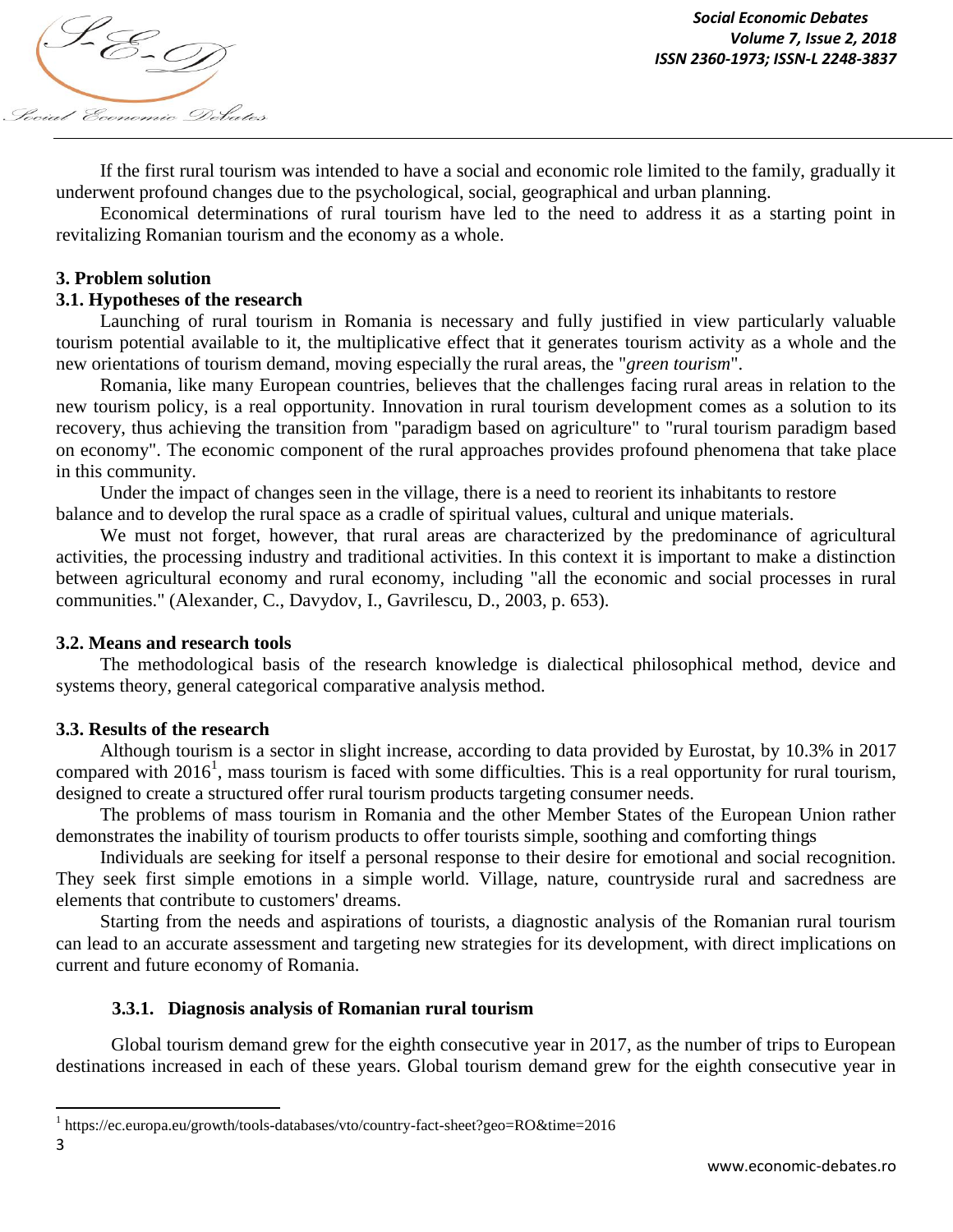

2017, with rising travel to European destinations in each of these years<sup>2</sup>. If at the EU level in 2016 the tourism industry contributed with 624.3 billion euro of  $GDP<sup>3</sup>$ , tourism consumption was 112.299 mil. Euro compared to 86.767 mil. Euro in 2011, in Romania it amounts to 1.568 mil. Euro in 2016 of 1,019 in 2011, up 53.87%. Rural tourism consumption accounts for only 18.46% of the total, respectively 290 mil. Euro in 2016 compared to 2011 when it amounted to 137 mil. Euro. The 2011-2016 periods was taken as a milestone when tourism started to recover from the global economic crisis, which has severely affected this industry. As far as the tourist expenses are concerned, they reached 88% of the value of the revenues in the EU in 2016, up by 11.69% compared to 2011. Romania respects the EU-28 trend, registering a decrease of 15.17% in 2016 compared to 2011, but overall the volume of tourism expenditures is very high, reaching 123% of revenues collected in 2016. Reported at the level of rural tourism, the proportions are not respected, with a positive difference in income compared to expenditure.. Also, if we relate both spending and tourism revenues to GDP, in 2016, Romanian tourism has a revenue contribution of 0.9% of GDP compared to 0.8% in the EU28, and 1.1% in terms of expenditure as a percentage of GDP, as against 0.7% as at EU level. On the whole, the contribution of tourism in Romania as a percentage of GDP in 2016 was only 1.5% compared to 2011 when the value of 1.9% of GDP was recorded according to the World Tourism and Travel Council (WTTC)<sup>4</sup>

## *Key figures:*

| Table 1. General Indicators (2011/2016) |       |                   |              |        |  |  |  |  |  |
|-----------------------------------------|-------|-------------------|--------------|--------|--|--|--|--|--|
| <b>Features</b>                         |       | <b>Rural</b> area | Other spaces |        |  |  |  |  |  |
| The Romanian territory                  | 87,1% | 12,9%             |              |        |  |  |  |  |  |
| Anul                                    | 2011  | 2016              | 2011         | 2016   |  |  |  |  |  |
| <b>Receipts from tourism</b>            | 12%   | 18,46%            | 88%          | 81,54% |  |  |  |  |  |
| <b>Expenditure</b>                      | 15,8% | 17,8%             | 84.2%        | 82,2%  |  |  |  |  |  |
| % of GDP                                | 0.9   | 0,68              |              | 0.82   |  |  |  |  |  |

*Source:http://ec.europa.eu/eurostat/statisticsexplained/index.php?title=File:Travel\_receipts\_and\_expenditure\_in\_balance\_ of\_payments,\_2011%E2%80%932016.png*

#### *Offer:*

| <b>Lavic 2.</b> Accommodation capacity in tourist structure |            |            |                 |            |  |  |  |  |  |  |
|-------------------------------------------------------------|------------|------------|-----------------|------------|--|--|--|--|--|--|
| <b>Types of</b><br>tourist                                  |            |            |                 |            |  |  |  |  |  |  |
| accommodation                                               |            | (%)        |                 |            |  |  |  |  |  |  |
|                                                             | No.        | No. places | No. structures. | No. places |  |  |  |  |  |  |
|                                                             | structures |            |                 |            |  |  |  |  |  |  |
| Year                                                        |            |            |                 |            |  |  |  |  |  |  |
| 2011                                                        | 1210       | 20683      |                 |            |  |  |  |  |  |  |
| 2012                                                        | 1569       | 27453      |                 |            |  |  |  |  |  |  |
| 2013                                                        | 1598       | 28775      | 67,60           | 80,79      |  |  |  |  |  |  |
| 2014                                                        | 1665       | 30480      |                 |            |  |  |  |  |  |  |
| 2015                                                        | 1918       | 35188      |                 |            |  |  |  |  |  |  |
| 2016                                                        | 2028       | 37394      |                 |            |  |  |  |  |  |  |

**Table 2.** *Accommodation capacity in tourist structure*

*Source: Statistical Summary 2012-2017, Romania, NIS*

 $\overline{\phantom{a}}$ 

<sup>&</sup>lt;sup>2</sup> European Tourism in 2017: Trends & Prospects (Q4/2017), Brussels, February 2018 ETC Market Intelligence Report

<sup>3</sup> https://www.statista.com/topics/3848/travel-and-tourism-in-europe/

<sup>4</sup> World Travel and Tourism Council 2012, 2017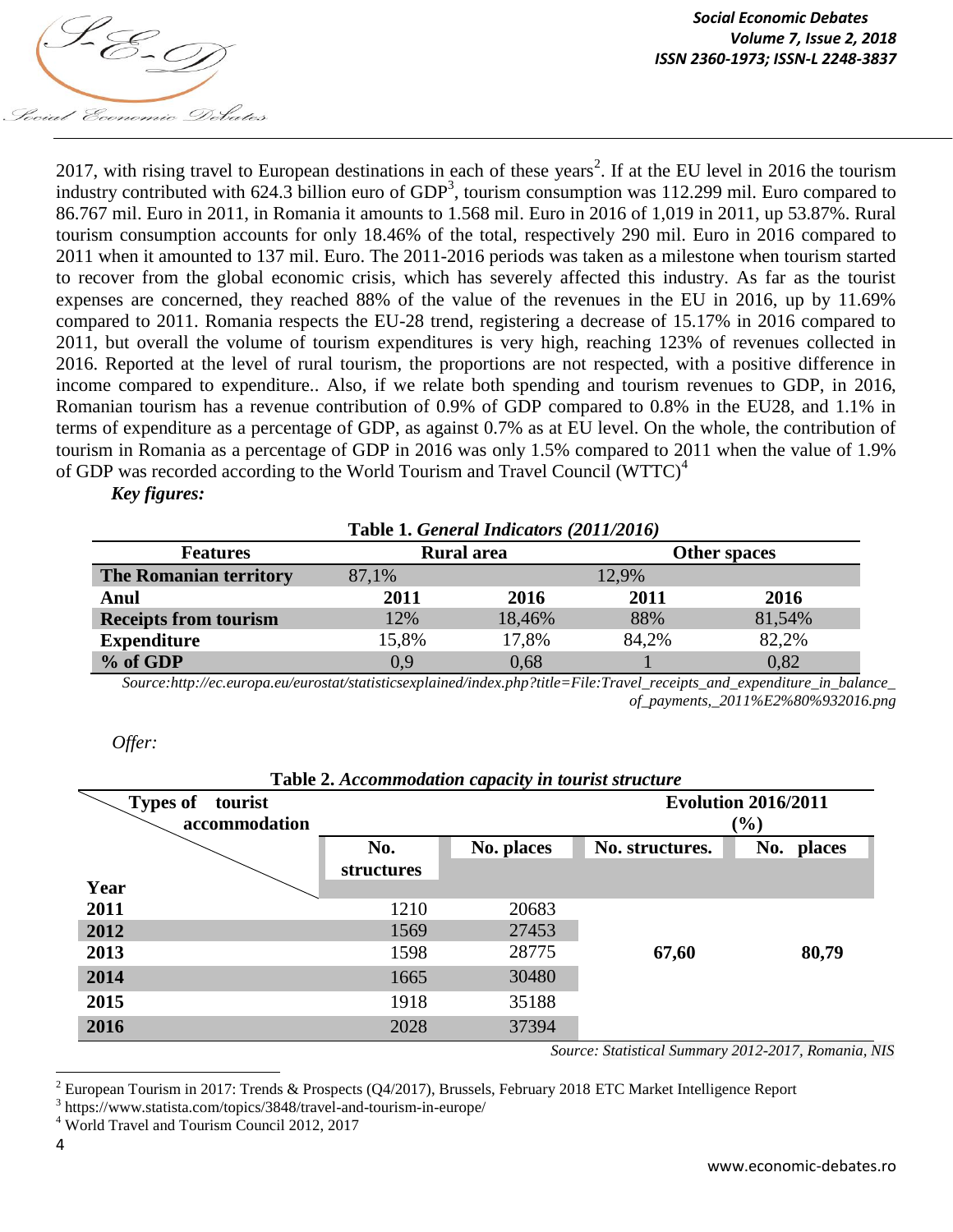

| Table 3 Movement of Rural Tourism 2011 and -2016 |           |           |           |           |           |          |  |  |  |  |
|--------------------------------------------------|-----------|-----------|-----------|-----------|-----------|----------|--|--|--|--|
| <b>Indicators</b>                                | 2011      |           | 2016      |           | 2016/2011 |          |  |  |  |  |
|                                                  |           |           |           |           |           | $(\%)$   |  |  |  |  |
|                                                  | Romanian  | Foreign   | Romanian  | Foreign   | Romanian  | Foreign  |  |  |  |  |
|                                                  | tourists  | tourists  | tourists  | tourists  | tourists  | tourists |  |  |  |  |
|                                                  | (thou     | (thou     | (thou     | (thou     |           |          |  |  |  |  |
|                                                  | tourists) | tourists) | tourists) | tourists) |           |          |  |  |  |  |
|                                                  |           |           |           |           |           |          |  |  |  |  |
| <b>Arrivals of tourists</b>                      | 33        | 25        | 622       | 51        | 1884,8    | 204      |  |  |  |  |
| <b>Overnight stays</b>                           | 680       | 61        | 1256      | 113       | 184,70    | 185,24   |  |  |  |  |
| Indices of net using the                         |           |           |           |           |           |          |  |  |  |  |
| touristic accommodation                          | 13,8      |           | 15,1      |           | 109,42    |          |  |  |  |  |
| capacity in operation $(\% )$                    |           |           |           |           |           |          |  |  |  |  |

*Source: Statistical Summary 2011-2016, Romania,* NIS

*\*\*\* The data exclusively provide indicators of tourist traffic at the level of agro-touristic boarding houses. This is due to the fact that there are no clear statistics in the national database for rural and urban touristic boarding houses*

### *Conclusions:*

- 1. Rural tourism in 2016 compared to 2011 registered a slight increase in both income and tourism expenditure.
- 2. The tourist offer registered 67,60% of the number of reception structures and of the agro-touristic pensions, compared to 2011, while the number of seats increased by approximately 80,79%.
- 3. Most tourists who practice rural tourism are Romanian citizens. If in 2011 the percentage of Romanian tourists was 56.89% it reached 91.8% in 2016. The same upward trend is also observed for foreign tourists who have chosen as a tourist destination the rural area, reaching 43.10% in 2016 compared to 8.9% in 2011.
- 4. Compared to income from rural tourism is an increase of about 53,36% in 2016 compared to 2011, leading to the conclusion that rural tourism is a real chance for Romania's tourism recovery.

#### **3.4. Measures for the development of rural tourism**

The opportunity offered to hold a large rural area is an aspect not to be neglected. The extent of Romanian rural tourism, which has seen growth in recent years, leads us to the idea that rural tourism recovery is one of the keys to solving economic and social deficiencies.

Starting from the concept that "no one should be left out" must be taken from the bottom up with a strategy to make major changes and provide an alternative to rural life. Rural tourism should be seen as a political problem. Without a political vision can not develop rural tourism because we must have strategies to capitalize on what is there and to build what is missing.

Also it should be seen as a form of making profit but you must realize that profitability of rural tourism differs from that of a company. If the latter refers to money, for rural tourism we are talking about numbers of people brought in tourist areas.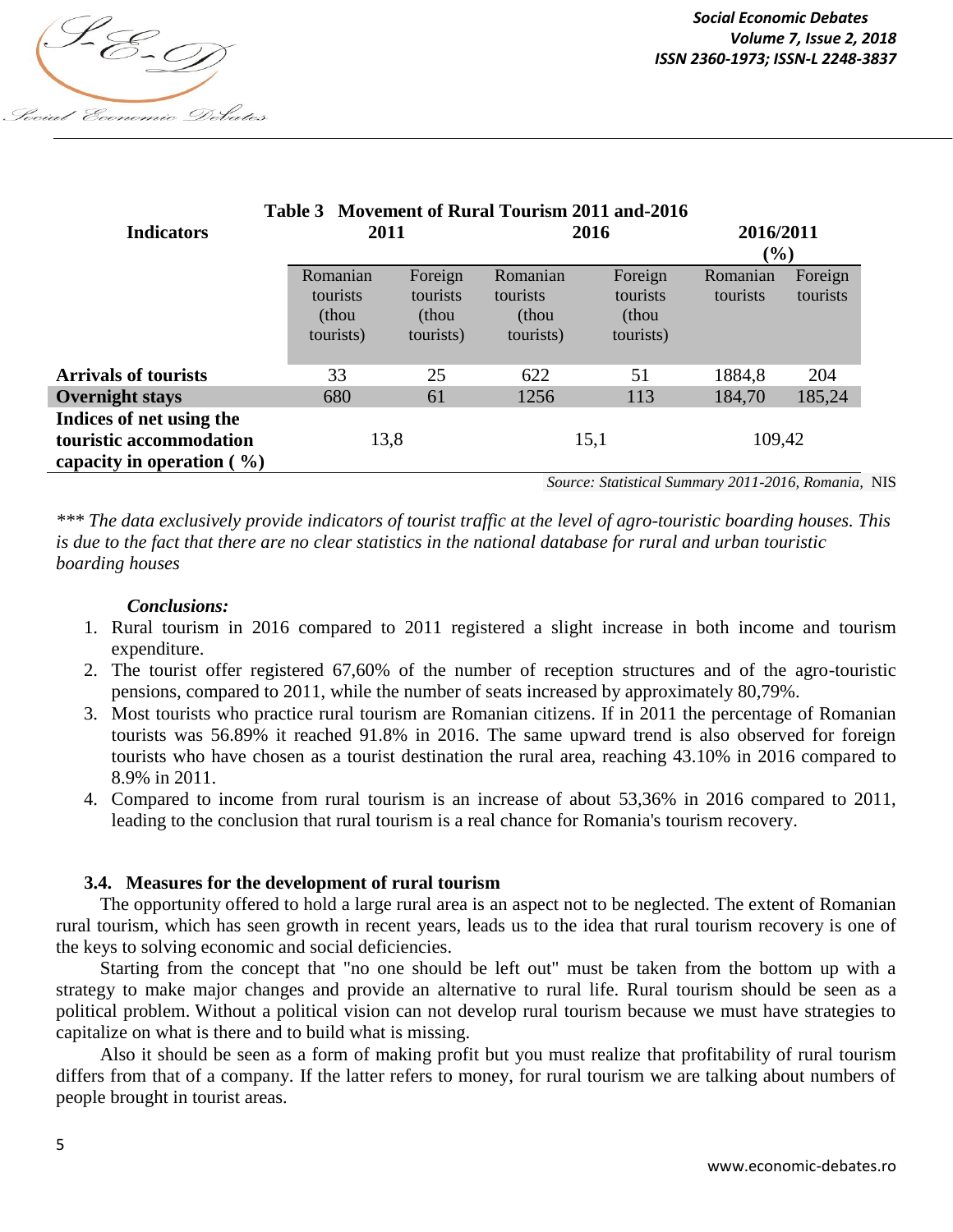

Target markets, offering diversification by asset value in rural areas (air, nature, food,) not only the life of the village, offering integrated products (accommodation, scenery and services ) are all elements that contribute to rural tourism as a permanent anchor viable alternative to the present.

A complete and complex vision of the revival of Romanian rural tourism stakeholders must be based on the following chapters of action: resources, stakeholders, policy and strategy, the integrated system of management of quality, innovative offer, and multiplicative effects of rural tourism.

The variety of natural and anthropogenic elements, their value, and mythology, the sacrum and the Romanian village of Christianity is the invaluable tourist products. The interweaving of these elements of natural and human creation in order to exploit through the creation of new tourist products triggers a comprehensive process of "awakening to life" the Romanian countryside. Romanian village is the scene of a large cultural events, spiritual and material as *Ioan Simion* said "the Romanian village cannot exist outside of history is a living being who lives through people".

Present times require actions to revive and develop the Romanian rural area. Although Romania has a relatively large number of tourists accommodation, a vertically and horizontally development is necessary, but taking into account the elements of sustainability and cultural heritage. Medium sized hostels building, maintaining local architectural elements are measures that should be considered in the development of rural infrastructure. Simplicity needs to lead to a harmonization of rural tourism products in agriculture and crafts, simple things by their existence.

Balanced management of natural resources particularly for the conservation of biological diversity and environmental protection should be priorities in rural life.

These measures should be implemented taking into account the tourist market actors, i.e. operators, tourists, professional organizations, and not least local and national governments. Observe the correct interaction of these actors in creativity and development of rural tourism, taking into account the particular tourists.

Tourists must provide "a story". They are the ones who come to the travel agents if they have what to "discuss" the latter becoming the "trolls" that build the story for tourists.

Currently they have a difficult task, given the poor legislation in the field of rural tourism because are few bridges that help offered by local governments.

It appears necessary to support both practical and efficient by providing a framework based on real and concrete directives and supporting the establishment of organizations that bring together the small entrepreneurs in rural tourism under the same objects and visions.

Public - private partnership appears as a viable solution to this. Policy and rural development strategies must be designed to meet European rural development policy.

Rural areas deserve special attention, that's why at the level of tourist destinations requires a comprehensive approach, focusing on tourist satisfaction and based on principles of sustainable development, namely an *"integrated quality management"* (TQM).

Rural tourism as an integral part of tourism raises problems of identification of the quality requirements. Without a harmonious and an active engagement of all stakeholders involved in rural tourism quality cannot be achieved.

The result can be measured by customer satisfaction and by the social, economic and environmental aspects of tourism activity involved. Activities for achieving quality may be discontinuous because the desired result is temporary expected.

Basic quality characteristics suggest that there should be irrevocable quality criteria that are vital for the consumer, regardless of category or class of product, tourist accommodation or service. These qualities set the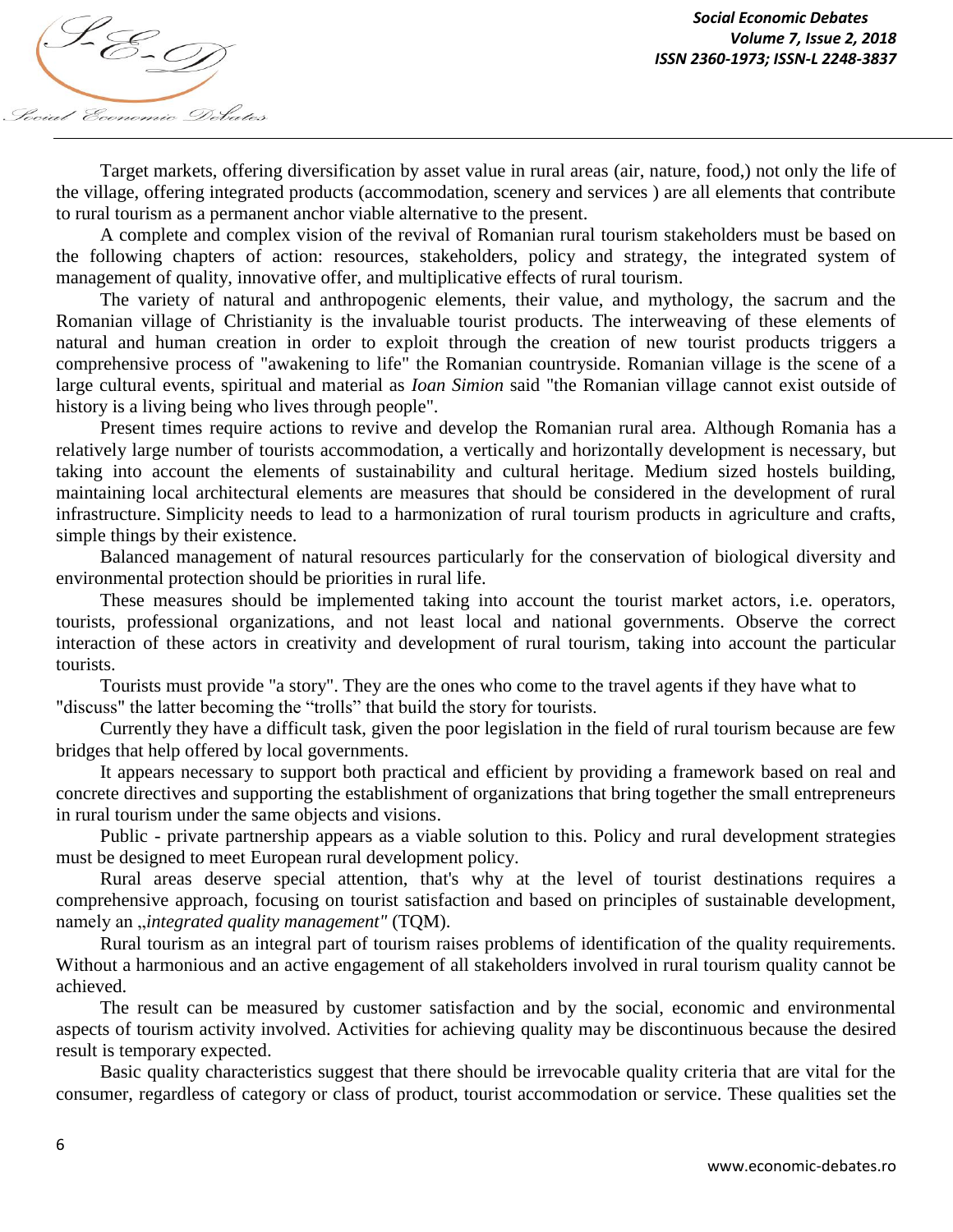

minimum level of consumer protection in the absence of that quality or total quality is impossible to achieve. The lack of such a basic element will significantly reduce the quality of tourist experience.

*Authenticity* is the determining factor of the quality, the most difficult to achieve due to the subjective component of quality. This factor has a size of competition and marketing. . Authenticity is culturally determined and one of its results is to make your product on the market to be distinct from other similar products. Authenticity must meet consumer expectations. It diminishes the product loses its natural tourist and cultural ties. Thus the cultural heritage acquires new meanings, becoming the pivot of preserving authenticity.

The integrated system of management of quality should be so designed as to take into account the context of tourism, rural tourism strategy in the importance given to quality, leadership and partnerships, initiatives in marketing and development of innovative products, the impact of tourism development in rural areas and the quality of human capital in this area.

In view of the European Union, quality is a concept that customers are satisfied and this satisfaction requires: correct, complete and accurate information; a favorable first impression, meeting with staff travel, obtaining a result as expected, a reasonable price, clear and accurate billing, consistent with what has been consumed; availability to the customer in all cases, priority treatment to customer requirements, tend to achieve levels of excellence.

A sensitive chord in the Romanian rural tourism represents staff in this area. The right and duty to educate it appears as a reality which must be harnessed as a real contribution to the quality of rural tourism. The role of training associations becomes major. All segments of education (from students to seniors between the ages of 40-50 years) should be considered in. The creation of specializations, training centers, adapted to the specific situation of the Romanian rural tourism comes as a solution to an efficient qualification, thus removing unnecessary financial efforts.

Under the circumstances, we consider the role of tourism associations should expand its boundaries and should actively act on behalf of owners of guesthouses, through the organization of regular meetings during which should be discussed and found viable solutions to the problems they face in direct relationship with the customer.

In the present time in Romania, we have noted the efforts of the Ecoturs Association, which is the only one who has managed to develop a system of certification in ecotourism "Eco-Romania" and to implement sustainable tourism criteria at the global level, the situation in Romania. Certification in ecotourism "Eco-Romania" applies to programs offered by tour operators or ecotourism guides (max. 15 participants), of small-scale accommodation in rural and natural areas (eco-lodge). It guarantees a much higher level of service quality and, at the same time, confidence on the international market of ecotourism in Romania.

Having regard to the conceptual elements of quality in tourism and rural tourism, we can affirm that in the rural tourism quality is reflected into safety and security for tourists, tourism product should meet the dream to offer the tourist "a story", there is a fair quality-price ratio, to provide professional services by professionals, and not least to ensure "*the tourist's smile*"

Another way of approaching the Romanian rural tourism recovery is the innovation in tourism. Starting from the idea that innovation is a creative human activity that generates social progress, innovation in tourism is only the means by which it can achieve real development of the Romanian rural area. Innovative ideas must travel deep into the actual aspects of rural tourism and come with direct solutions for diversification and development.

The creation of tourist products that highlight the cultural heritage of the Romanian rural area, the approach of some less known segments of rural development are elements of the property. According to the author's opinion, from Zakai's assertion that the sacred space is part of the "geographies of mind" (Zakai, 2002: p.71) promoting mental historical geography comes as an innovative solution for the implementation of the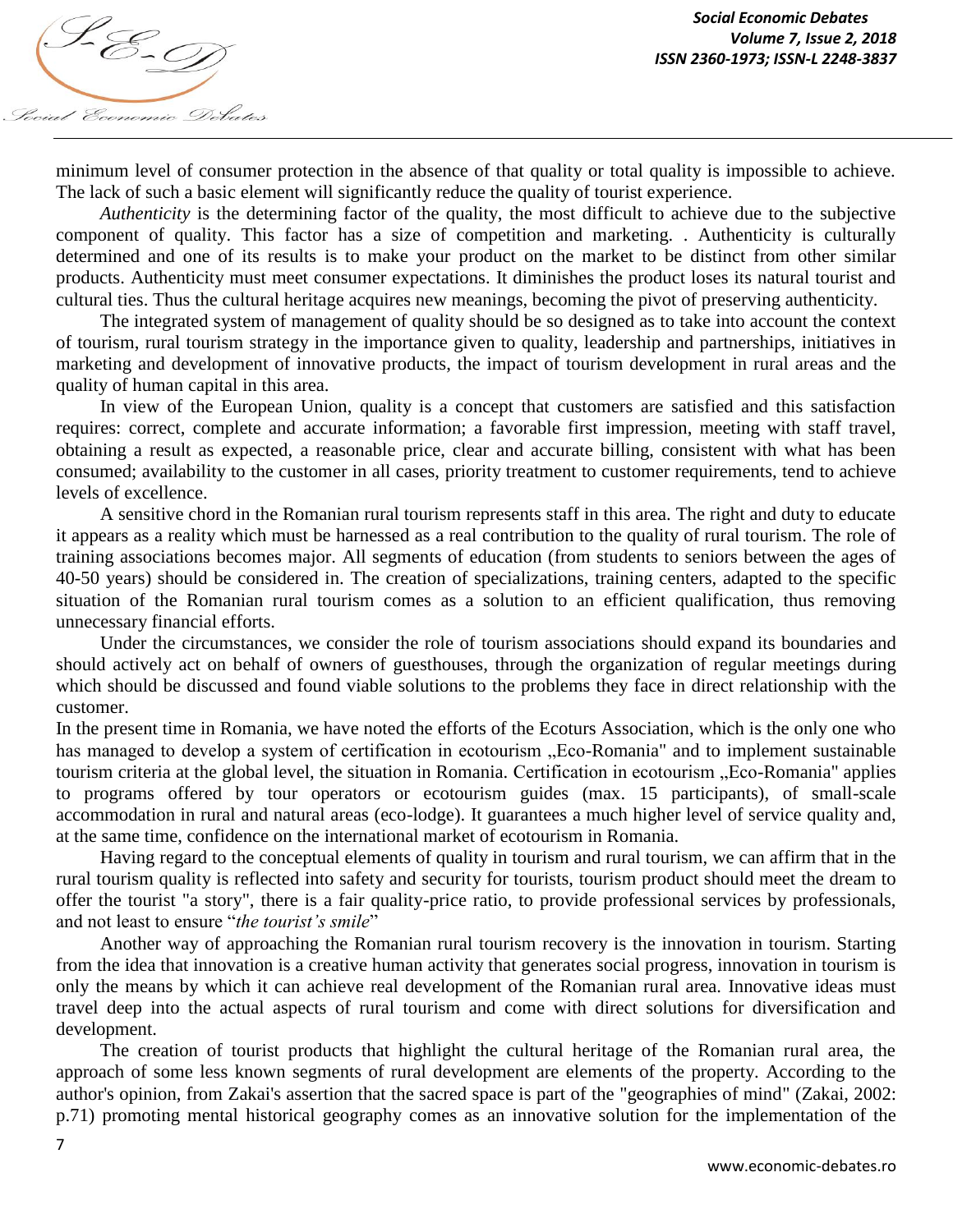

cultural heritage value. According to *Cristian Ciobanu*, (Ciobanu, C., 2011*)*, mental geography is nothing but the world of everyone's mind. In other words, the mental historical geography relates to the location of the mental in our case, in the countryside, old fireplaces of village (the ancient hearths of the village, churches), churches, farms disappeared over time, etc.

Related to the promotion of cultural heritage concerns in diversification and the development of this sector, *"new*" and *"old*" has the traditional Organic Producers Association of Mărginimea Sibiului which promotes authentic cuisine. Also the manufacturing work handicraftsmen in pottery, weaving, wood carving and draconomorfi( craftsmen that make masks

representing devils) of the Năruja-Vrancea, Săcel-Maramureș, etc. contribute to the preservation of the cultural identity of the Romanian countryside/ rural. Romanians gift to weave joy with anger and grief, to make fun of trouble has led to some popular objects of an artistic gem especially appreciated by foreign tourists. Folk artists transpose their own feelings and experiences in the art they made "masks express my mood and are happy" devils" (Vasile Șușca, village craftsmen in Săcel, Maramures)

Create customized tourism products such as "*Road dinosaurs*" or tourist products to address dark tourism (tourist attractions in Sapanta Cemetery, Bran Castle, Poienari, Snagov monastery where Vlad Tepes is buried, etc), tourism development based on organic products, addressing innovative tourism product sales areas (rural manifestations position at a firm) can influence tourist flows considerably.

But the fact that the Romanian rural area is an European space is also demonstrated by the transnational cooperation project "Wolf: Wild Life & Farmers" (wildlife and rural world). The objective of this innovative project, developed by Local Action Groups (LAGS) in Estonia, Portugal, Spain and Romania, is to make a consultation on environmental, economic and social development between the operators and the communities involved in the issue referring to the coexistence of wildlife, represented by large carnivores such as bears, wolves, and agriculture and livestock (GALs - in Buzau Valley, Vrancea Country, Făgaraș Country).

### **4. Conclusions**

Ethnographic conservation and identity are essential items to relaunch the Romanian rural tourism. Romanian rural tourism is a true pivot of tourist activity with outstanding results such as: certification, classification and attestation of hosts, attempts to organize national connection to international tourism.

Although rural tourism is an opportunity in many regions, including the conditions of its success we can mention: the level of investment and profitability of professionalism in terms of hospitality and integration of local and national networks for marketing and promotion of tourism product, the development of new tourism activities in relation to other local structures.

The deficiencies and shortcomings in the national tourism have affected the rural tourism (lack or imperfection of legislation, training, etc.);

Like any economic activity, tourism represents a combination of negative and positive elements which must be estimated and directed in the sense that you want.

For tourism in rural areas, two important ideas are particularly important: integrated rural development through tourism and tourism are balanced.

Integrated rural development through tourism involves the active participation of the population in tourist reception and animation operations that must be performed under a local development group project.

To avoid damage and keeping a balanced tourism benefits can be provided through a clear concept on the development of local tourism. It lies in the need to provide basic food products directly, avoiding the crowded transport, quality assurance and initiative aimed at creating sustainable financial benefits to the local population.